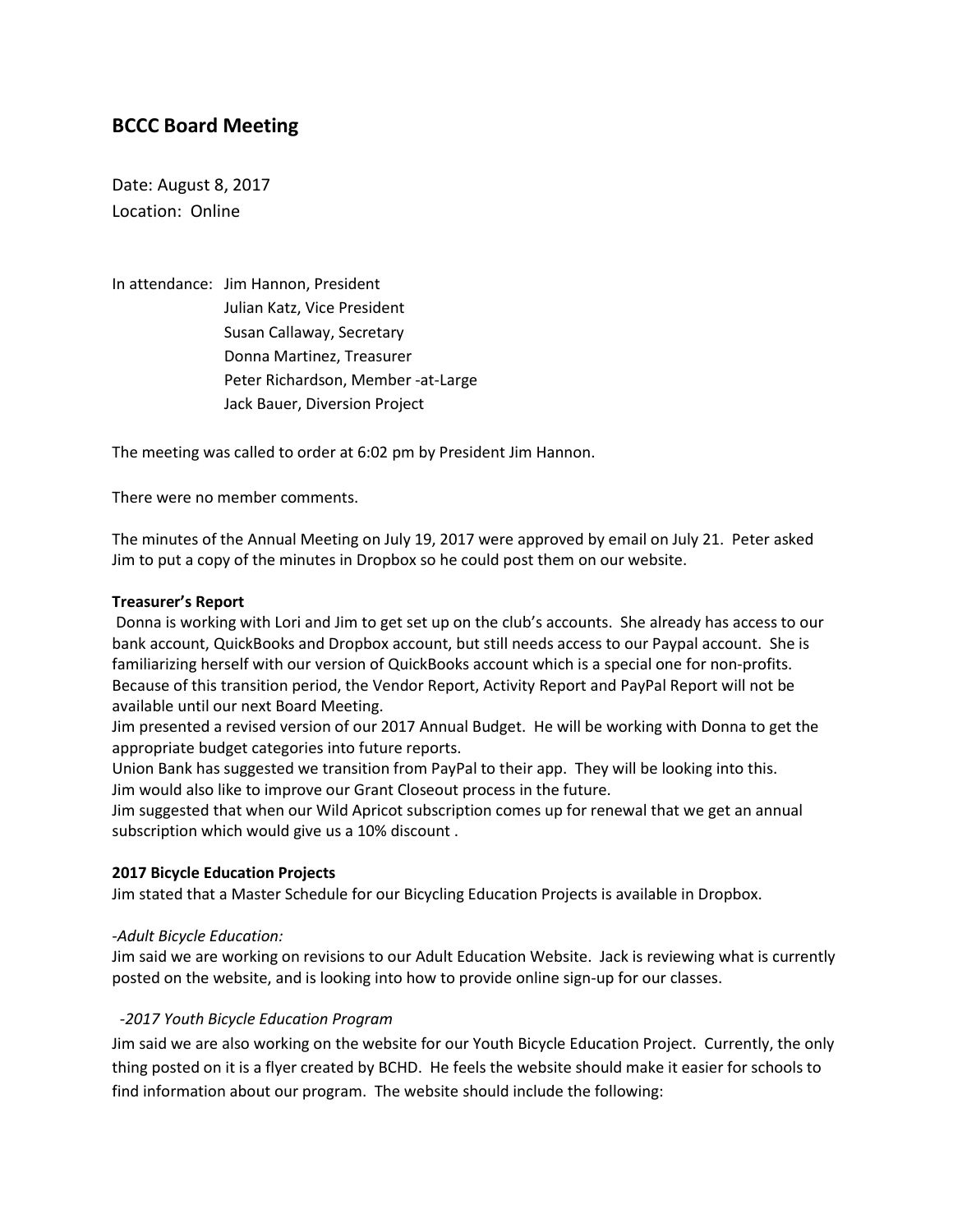- \*A detailed description of what the program includes
- \*A link so schools can sign up for the program
- \*A link so people could make donations to the program

Jim is working on a presentation for a School Board in Hawthorne that is interested in our program and perhaps this can then be used to revise and update our website.

### *-City of Hermosa Beach:*

Phase 2 of the bike safety classes (on the bike training) is supposed to be held in August but there has been no response from the city to date. At Jim's request, Julian will check with our contact on this project so we can get it scheduled.

### **Sponsors and Grants**

Jim presented a status report on our sponsors, grants and donations which total \$38,880.01. A copy of the report is in Dropbox.

Our largest grants are from West Basin Water District and Beach Cities Health District. This money will be used for either our Youth Bike Education program or our new Diversion Program.

### **Ride Leader Program**

There were no crashes reported.

Jim, Susan and Peter have been working on a new document to clarify our insurance coverage for Ride Leaders and Members. The most recent document is in Dropbox for your review.

## **Bike Corral Status**

Our bike corrals, managed by David Hui, have been successful. Jim will update this report and put it in Dropbox.

### **SBBC & BCC Club Relationship**

Jim suggested that we create a team to provide information on this proposed merger, such as:

- 1. What would the new organization would look like?
- 2. Would it be a 501C 7 or 501C 3?
- 3. How much would the dues be and how would they be allocated? (We need to ensure full accountability.)
- 4. What are the Pros and Cons of the merger? This information would be used to educate club members and would go on the ballot.

Peter agreed to be on the team. Board members can ask other club members to participate. Jim anticipates a 6-12 month transition period if the merger is approved.

Jim also brought up the possibility of a joint fundraiser with SBBC. The funds raised would be used for both advocacy and education, as well as donations of bikes and helmets to underprivileged students. After discussion, we decided this would be held in March or April. Jim made a motion that we take part in the fundraiser and Julian seconded it. The motion passed unanimously.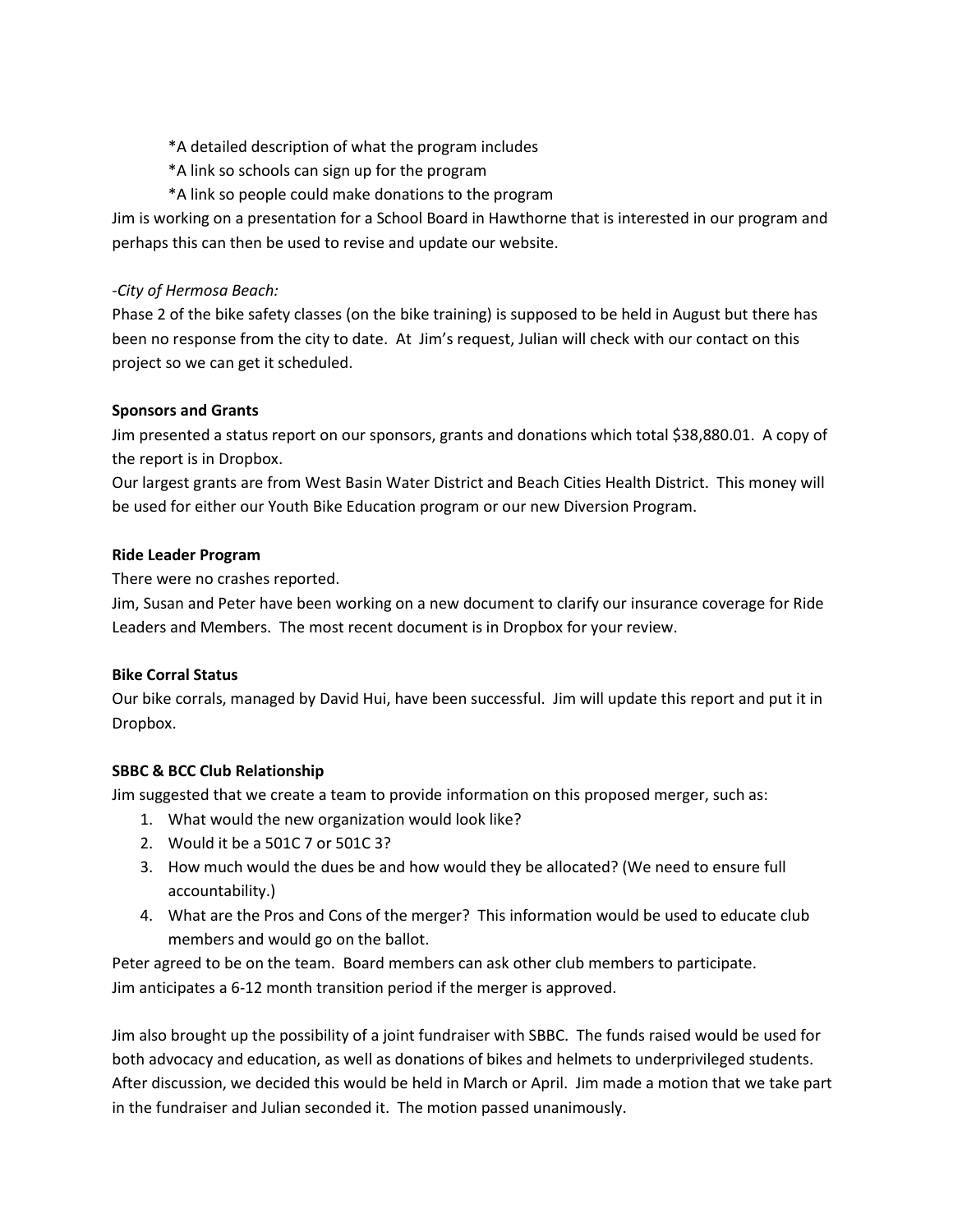Julian suggested that the Board Members might want to attend the upcoming Bike Coalition meeting which is this Thursday. Jim will send everyone the link for this online meeting.

#### **Diversion Program**

This program was approved by Commissioner Fox of Division 3 on 8/2/17. His division/court only hears bicycle citations. It covers the Beach Cities as well as Torrance, Gardena and several other cities. (El Segundo and Hawthorne are not in this court's jurisdiction.)

We have also been working with the sheriff's department to include some other cities.

Our Diversion Program was presented as a joint effort of BCCC and SBBC, but Jim thinks it would be better to set up the program under SBBC.

Commissioner Fox is offering to waive both ticket costs and court costs for those completing the Diversion Program. There would also be no DMV points recorded.

The Diversion Class will probably last 3-4 hours. It will cover what bicyclists need to do to comply with the laws. Jack is preparing a draft of the proposed presentation and it will be in Dropbox in a couple of weeks. Members of the RBPD want to audit the class.

Julian pointed out that this is a good way to gain recognition in the community. It should help our advocacy for bikeways. Better behaved bicyclists should lead to more acceptance!

### **2017 Garments Garment Status**

Peter reported that our inventory contains both old and new garments, but not all sizes are available. Peter said that his new kit has arrived, and he now realizes that he is not a garment designer. He also is not happy with the fit of the garment, so he does not recommend the company he used.

Jim and Peter recommend we work with Joe Yule for the new kit design as he has designed other kits for us. He usually charges \$800 but has offered us a rate of \$500. Joe works with a company in Switzerland but they won't accept payment from individuals, and the club would have to collect the money and then consolidate the order. Peter suggested that we go with Voler for our manufacturer, a local company we have used in the past. They are more flexible regarding orders. Although they do have certain minimum requirements, " like" items can be combined to reach the requirement (such as shorts and bibs or shortsleeve, long-sleeve and sleeveless jerseys).

Jim made a motion that we pay Joe to design the kit but add something to the price of each garment to cover that cost. Peter seconded the motion. Donna stated that our reserve is pretty high for a nonprofit and perhaps we should use some of it for the design. Jim said we have a lot of upcoming expenses that will be using our reserve funds. The motion then passed unanimously.

Susan suggested that we talk to Peggy about ideas for the new kit as she has some experience in designing athletic wear, and is interested in working on a new look for our kits. Jim will talk to her tomorrow if she comes out for the Wednesday Hilly Ride.

### **2017 Pay Instructor Policy**

Jim reported that there has been another update to the SCI payment policy. Updates to the LCI payment policy are to be determined.

#### **Sales of Tubes and Tires**